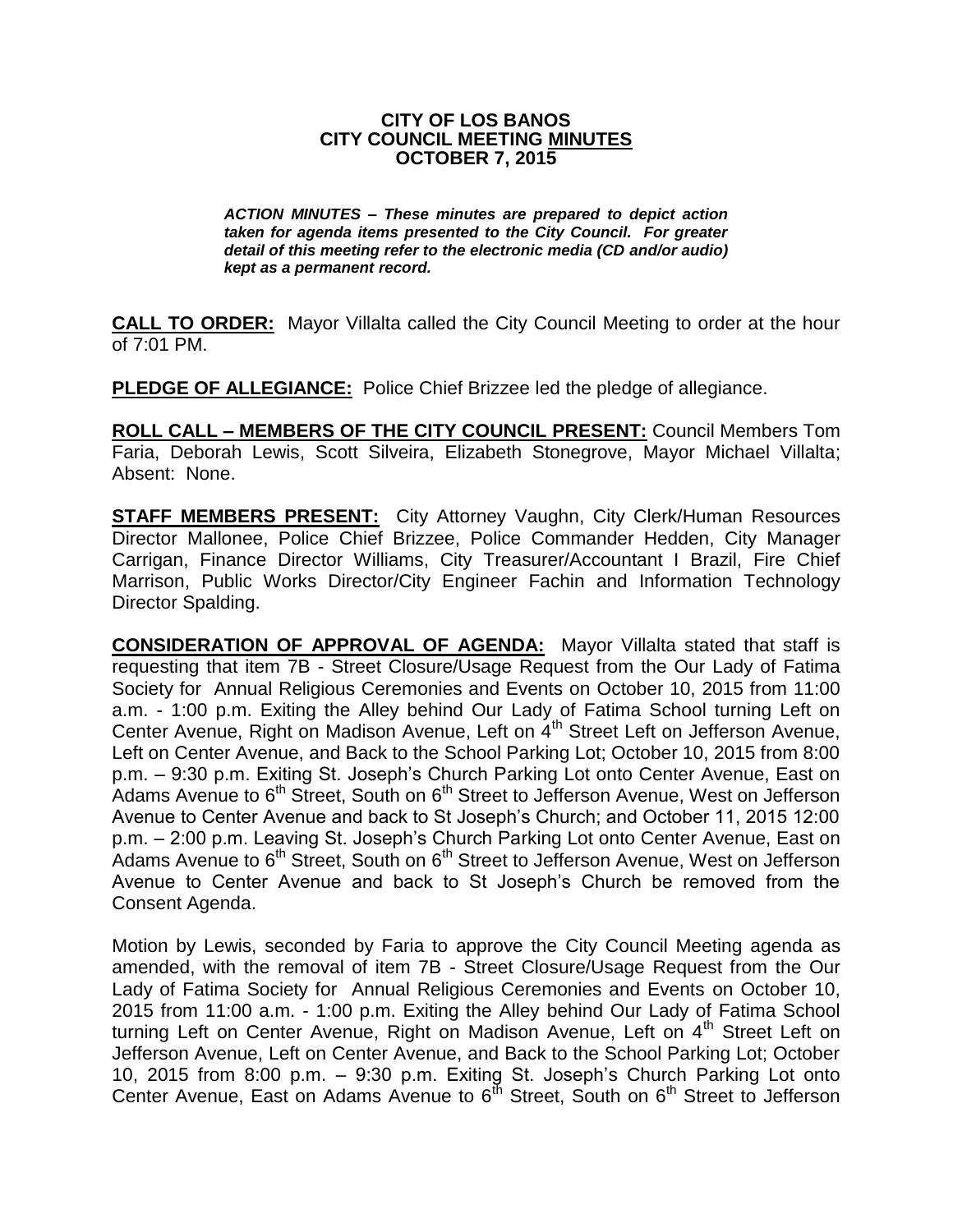Avenue, West on Jefferson Avenue to Center Avenue and back to St Joseph's Church; and October 11, 2015 12:00 p.m. – 2:00 p.m. Leaving St. Joseph's Church Parking Lot onto Center Avenue, East on Adams Avenue to  $6<sup>th</sup>$  Street, South on  $6<sup>th</sup>$  Street to Jefferson Avenue, West on Jefferson Avenue to Center Avenue and back to St Joseph's Church. The motion carried by the affirmative action of all City Council Members present.

**PRESENTATION – PROCLAMATION RECOGNIZING THE 125TH ANNIVERSARY OF THE LOS BANOS FIRE DEPARTMENT AND VIDEO.** Mayor Villalta presented the proclamation to the Fire Department employees in attendance and a short video was played regarding the history of the Los Banos Fire Department. Representatives from the Los Banos Fire Department and Fresno County Pink Heels organization came forward and was presented a check in the amount of \$2500. The representatives from Pink Heals spoke regarding the services that they provide and thanked the Los Banos Fire Department for all they do for the cause. Fire Fighter Freeman thanked the City Council and the City for all their support.

**PUBLIC FORUM: MEMBERS OF THE PUBLIC MAY ADDRESS THE CITY COUNCIL MEMBERS ON ANY ITEM OF PUBLIC INTEREST THAT IS WITHIN THE JURISDICTION OF THE CITY; INCLUDES AGENDA AND NON-AGENDA ITEMS. NO ACTION WILL BE TAKEN ON NON-AGENDA ITEMS. SPEAKERS ARE LIMITED TO A FIVE (5) MINUTE PRESENTATION. DETAILED GUIDELINES ARE POSTED ON THE COUNCIL CHAMBER INFORMATIONAL TABLE.** KEN HEATON, Los Banos, spoke regarding the Harvest Fun Fest being held on October 31, 2015 and the events going on that day; BERTHA FARIA, Los Banos Chamber of Commerce, spoke regarding the Los Banos Tomato Festival held last weekend, the reason behind the festival and how it was established, how this year was the biggest ever and all the events going on that day, and she thanked Merced County Supervisor O'Banion for the County's contribution; KIRSTEN ARIAS, member of the local farming community, spoke in opposition to the proposed Farmer's Market ordinance, she stated that there is a need for a Farmers Market in Los Banos speaking in detail to her concerns; DENNIS AREIAS, Los Banos, spoke in opposition to the proposed Farmers Market ordinance and spoke in detail to his concerns; DONALDA SOUSA, Los Banos, stated that she watched the last City Council meeting and how she was concerned with comments made by Mayor Villalta and the holes in the park being a hazard, she supports Mr. Areias' Farmers Market and noted that Farmers Markets are not just one day a week, how the City Council should be trying to bring things into town not shut them down; DAVID DEEKMAN, Los Banos, stated that he is a regular customer of Will Areias' Farmers Market and how he does not see a problem with; BOB REISTER, Los Banos, asked that before final judgments are made to go back and consider what was said, what he just heard tonight upsets him and hopes that it is not true; CARYN COX, Los Banos, spoke regarding the proposed annexation being considered on tonight's agenda and her concerns, particularly the water shortage issue and how 95 lots have been approved with front and back yards, she urged the City Council to vote no on the proposed annexation and to not approve the project now but to wait, she would also suggest that a committee be formed to come up with ideas to save the City of Los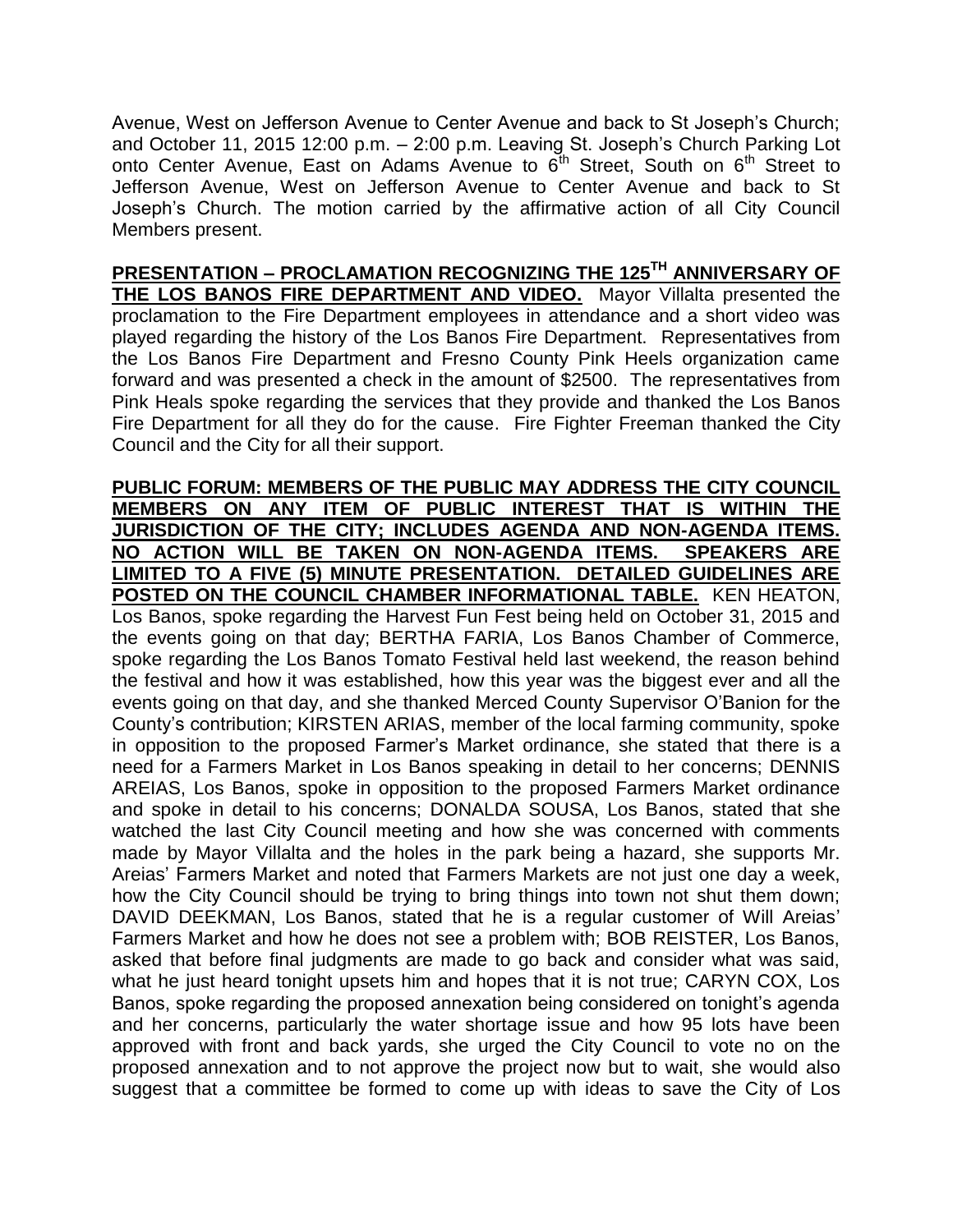Banos money which she would like to be a member of, saving money should be our number one goal; ERIK LIMON, Republic Services Los Banos, spoke regarding illegal scavenging in garbage cans and how they are to contact the Los Banos Police Department non-emergency number if the encounter scavengers and/or call Republic Services. No one else came forward to speak and the public forum was closed.

**CONSIDERATION OF APPROVAL OF CONSENT AGENDA.** Motion by Silveira, seconded by Stonegrove to approve the consent agenda as follows: Check Register for #155557 - #155866 in the Amount of \$2,052,916.22; Street Closure/Usage Request from the Our Lady of Fatima Society for Annual Religious Ceremonies and Events on October 10, 2015 from 11:00 a.m. - 1:00 p.m. Exiting the Alley behind Our Lady of Fatima School turning Left on Center Avenue, Right on Madison Avenue, Left on 4<sup>th</sup> Street Left on Jefferson Avenue, Left on Center Avenue, and Back to the School Parking Lot; October 10, 2015 from 8:00 p.m. – 9:30 p.m. Exiting St. Joseph's Church Parking Lot onto Center Avenue, East on Adams Avenue to 6<sup>th</sup> Street, South on 6<sup>th</sup> Street to Jefferson Avenue, West on Jefferson Avenue to Center Avenue and back to St Joseph's Church; and October 11, 2015 12:00 p.m. – 2:00 p.m. Leaving St. Joseph's Church Parking Lot onto Center Avenue, East on Adams Avenue to 6<sup>th</sup> Street, South on 6<sup>th</sup> Street to Jefferson Avenue, West on Jefferson Avenue to Center Avenue and back to St Joseph's Church; City Council Resolution No. 5701 – Amending the Fiscal Year 2015-2016 Budget by Increasing the Appropriations in the General Fund for Engineering Revenue and Expenditures; City Council Resolution No. 5702 – Authorizing the City Manager to Execute a Professional Services Agreement for Utility Bill Printing and Mailing Services with Infosend; City Council Resolution No. 5703 – Authorizing the City Manager, or his Designee, to Sign and File for and on Behalf of the City of Los Banos, a Financial Assistance Application for a Financing Agreement from the State Water Resources Control Board for the Planning of the Mitigation Measures for the City of Los Banos' Municipal Water System to Conform o the State of California's Maximum Contaminant Level (MCL) for Hexavalent Chromium. The motion carried by the affirmative action of all City Council Member present.

**PUBLIC HEARING – TO RECEIVE PUBLIC COMMENT AND CONSIDERATION OF AMENDMENTS TO THE CITY FIRE PREVENTION CODE ORDINANCE AS IT PERTAINS TO ALLOWING FOR AN EXEMPTION PERMIT TO BE ISSUED TO AN ELIGIBLE ORGANIZATION FOR THE PURPOSE OF SPONSORING OR CONTRIBUTING TO A 4TH OF JULY FIREWORKS DISPLAY; ORDINANCE NO. 1138 – AMENDING AMENDMENT NO. 11 TO THE CALIFORNIA FIRE CODE 2013 EDITION SET FORTH IN SECTION 4-3.07 OF THE LOS BANOS MUNICIPAL CODE (SECOND READING & ADOPTION).** Fire Chief Marrison presented the staff report.

Mayor Villalta opened the public hearing. No one came forward to speak and the public hearing was closed.

Motion by Faria, seconded by Silveira to waive the second reading of Ordinance No. 1138 – Amending Amendment No. 11 to the California Fire Code 2013 Edition Set Forth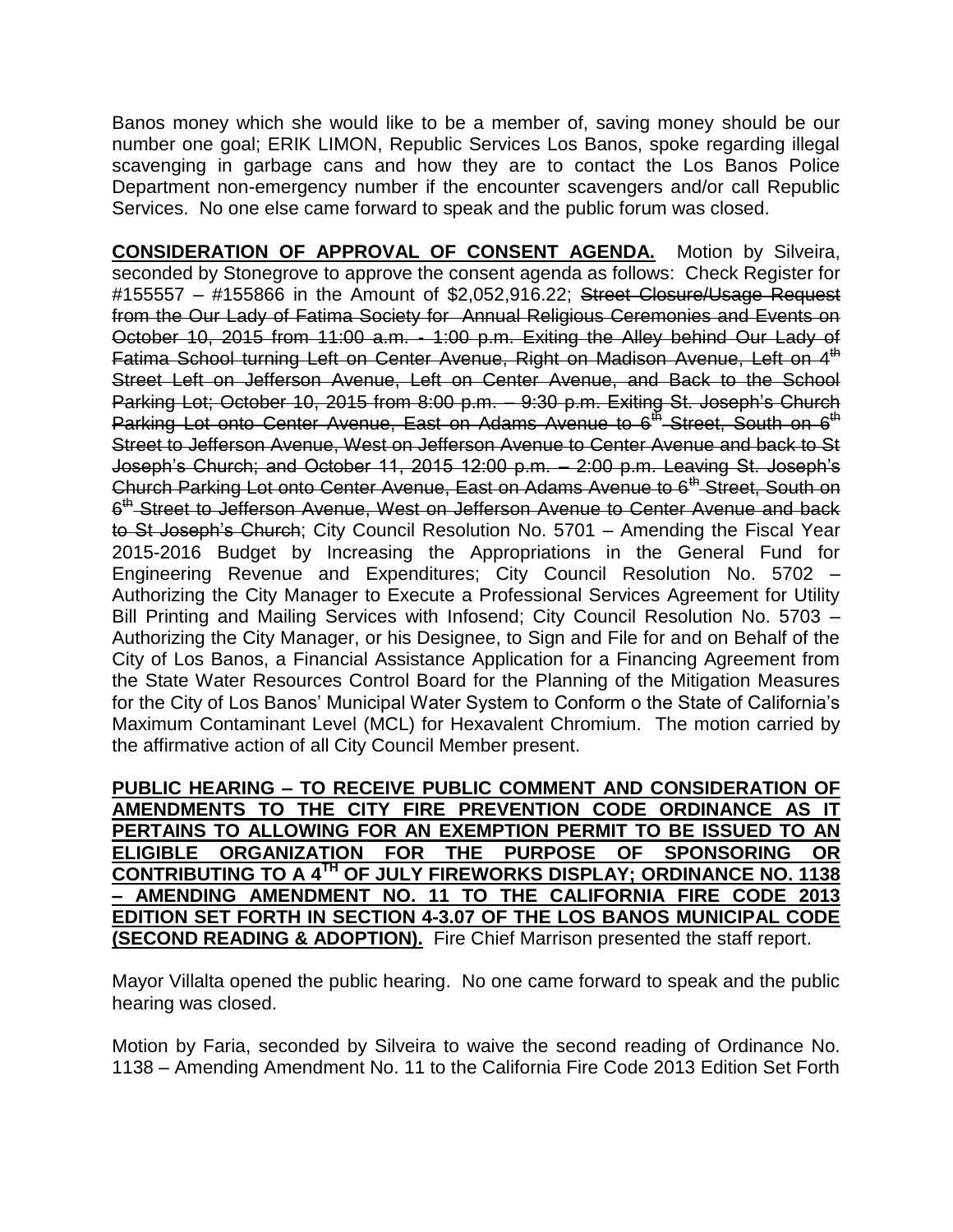in Section 4-3.07 of the Los Banos Municipal Code. The motion carried by the affirmative action of all City Council Members present.

Motion by Faria, seconded by Silveira to adopt Ordinance No. 1138 – Amending Amendment No. 11 to the California Fire Code 2013 Edition Set Forth in Section 4-3.07 of the Los Banos Municipal Code. The motion carried by the following roll call vote: AYES: Lewis, Silveira, Stonegrove, Villalta; NOES: None; ABSENT: None.

**PUBLIC HEARING – TO RECEIVE PUBLIC COMMENT AND CONSIDERATION OF ADOPTING A PROPOSED ORDINANCE FOR REGULATION OF FARMERS' MARKETS LOCATED IN TITLE 9 AND CHAPTER 3 OF THE LOS BANOS MUNICIPAL CODE; ORDINANCE NO. 1135 – ADDING ARTICLE 42 CHAPTER 3 TO TITLE 9 OF THE LOS BANOS MUNICIPAL CODE RELATING TO CERTIFIED FARMERS' MARKET (FIRST READING & INTRODUCTION); CITY COUNCIL RESOLUTION NO. 5699 – ESTABLISHING PERMIT FEES FOR THE ADMINISTRATION AND ISSUANCE OF CERTIFIED FARMERS' MARKETS (CONTINUED FROM SEPTEMBER 16, 2015 CITY COUNCIL MEETING).** Council Member Faria will be recusing himself for the discussion and action because of a conflict in that his wife is the Executive Director for the Chamber of Commerce and left the City Council Chambers at 7:47 PM.

City Attorney Vaughn presented the staff report, which included a powerpoint presentation.

City Manager Carrigan clarified that we are talking about two things: Regulating Farmers Markets and Will Areias, he stated that this all started with the Los Banos Chamber of Commerce coming to the City wanting to put on Farmers Market, which led to the creation of the proposed Farmers Market ordinance and it brought to light concerns with Will Areias Farmers Market, how he sat down with Will Areias and spoke about certain issues and he thinks this could all work out with certain standards and cooperation.

There was Council Member and staff discussion regarding the type of documentation and application will be required for which City Attorney Vaughn stated that the ordinance lists what is required and a form would be developed by the Community & Economic Development Depart, why staff came up with 2 consecutive days and not just 2 days, removing consecutive and allow any 2 days a week, for which City Attorney Vaughn explained the reason behind the distinction, the start and stop times of operation for which City Attorney Vaughn stated would be dictated by location.

Mayor Villalta called for a short recess at 8:52 PM. The meeting reconvened at 9:03 PM.

Mayor Villalta opened the public hearing. WILL AREIAS, Los Banos, spoke regarding his background, farmers market and vending history for the last two years, the services he provides and how he is the only farmers market that services the City of Los Banos,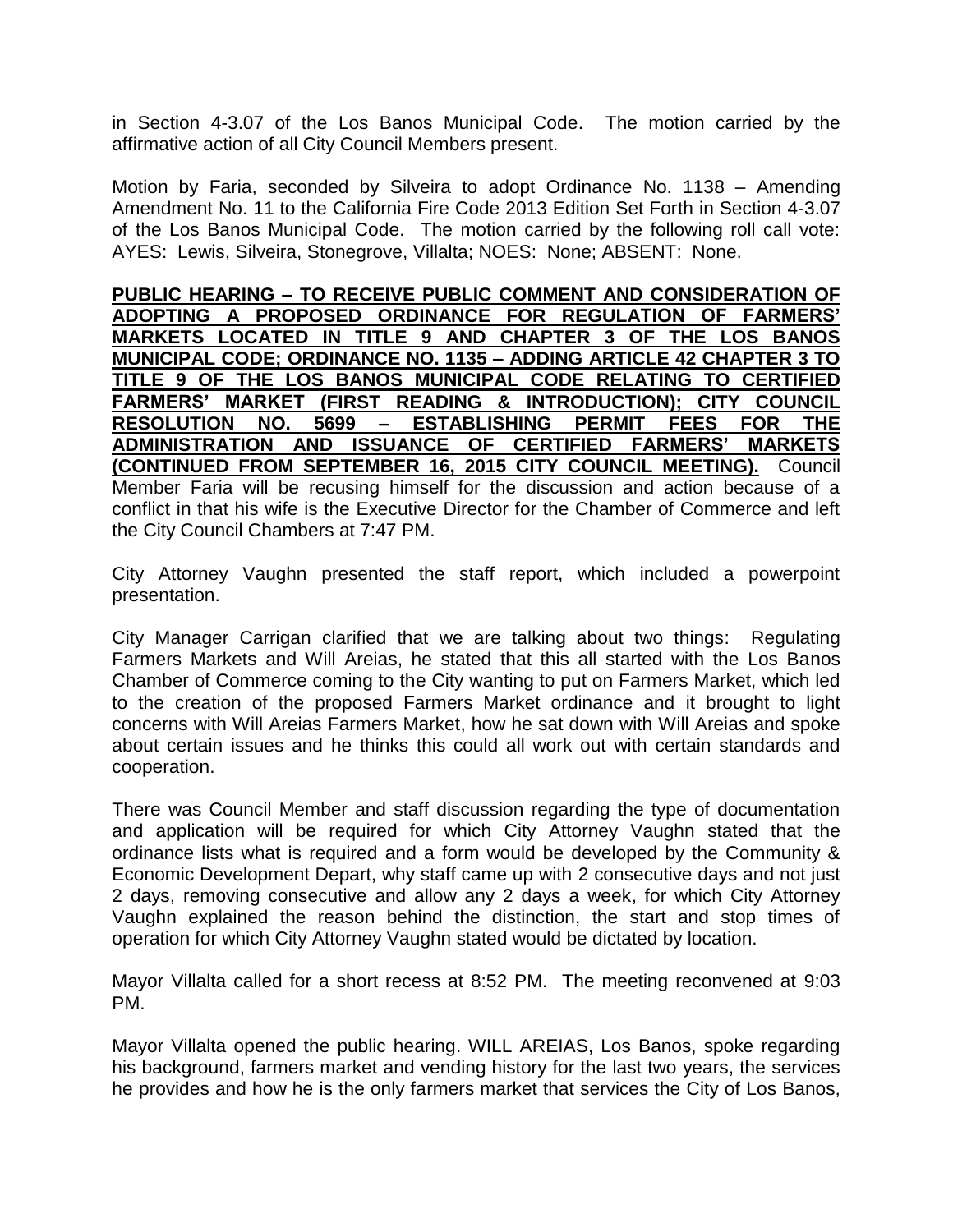he operates year round on Saturdays and Sundays and no one in the community has been affected by his business; BOB REISTER, Los Banos, stated that he is a customer of Will Areias' and apologized for the comments that he made earlier because they were rude in the way that he said it; DENNIS AREAIS, Los Banos, School Board Member for 18 years where they stress giving back to your community, wanted to know what type of precedent is the City Council trying to set tonight with putting Will Areias out of business, he is homegrown and works with our charter school teaching them how to plant and harvest a crop, he spoke to how he has learned that each jurisdiction can set their own regulations, the Chamber of Commerce is no longer interested in pursuing a Farmers Market because of exactly what Will Areias is being put through, if you want to kill a business do what you are doing tonight; DONALDA SOUSA, Los Banos, stated that we have so many things going on in town that are not being addressed, lawn mowing businesses without licenses, she remembers back when the Farmers Market was at Henry Miller Plaza with many vendors but now it is down to one vendor on the highway, stressing how this young man needs to be helped and for the future kids; DOUG BEYAGA, works for Will Areias, stated that regulation for seasons of operation are pretty arbitrary and not consistent with seasons, it could change every day with what is being offered, how the operation is very neat and clean and they are cordial with customers; REFUGIO LLAMAS, Los Banos, stated that the role in government is to try to create an environment for entrepreneurism, many people are willing to sacrifice to start a business, understands that we have storefront businesses that are not happy with the farmers market but he would ask the City Council to reconsider and maybe sunset or grandfather this into the standards. No one else came forward to speak.

There was additional City Council and staff discussion regarding the change to add the two days and for it to be on improved lots, how the City feels they have come up with a fair compromise – 2 days a week during the season and 1 day a week off season, moving to the east end not the center of the park, the concept "farm to fork" because people want to know where their food is coming from, where is the Chamber of Commerce they are the ones that wanted a Farmers Market and now they are out, agreement that the insurance and hold harmless agreements are needed, how we are spending an inordinate amount of time on this issue and how it looks like it is being crafted to put one person out of business, creating an ordinance that is fair, the City Manager will have discretion to deny or approve, the ordinance just sets the rules and regulations, if we approve this we are fiving the city manager approval to set the parameters, and wanting clear and fair regulations for Farmers Markets.

Motion by Silveira, seconded by Stonegrove to waive the first reading of Ordinance No. 1135 – Adding Article 42 Chapter 3 to Title 9 of the Los Banos Municipal Code Relating to Certified Farmers' Market with item (d) of the ordinance being changed to two days. AYES: Lewis, Silveira, Stonegrove, Villalta; NOES: Villalta; ABSTAIN: Faria; ABSENT: None.

Motion by Silveira, seconded by Stonegrove to adopt Ordinance No. 1135 – Adding Article 42 Chapter 3 to Title 9 of the Los Banos Municipal Code Relating to Certified Farmers' Market with item (d) of the ordinance being changed to two days. The motion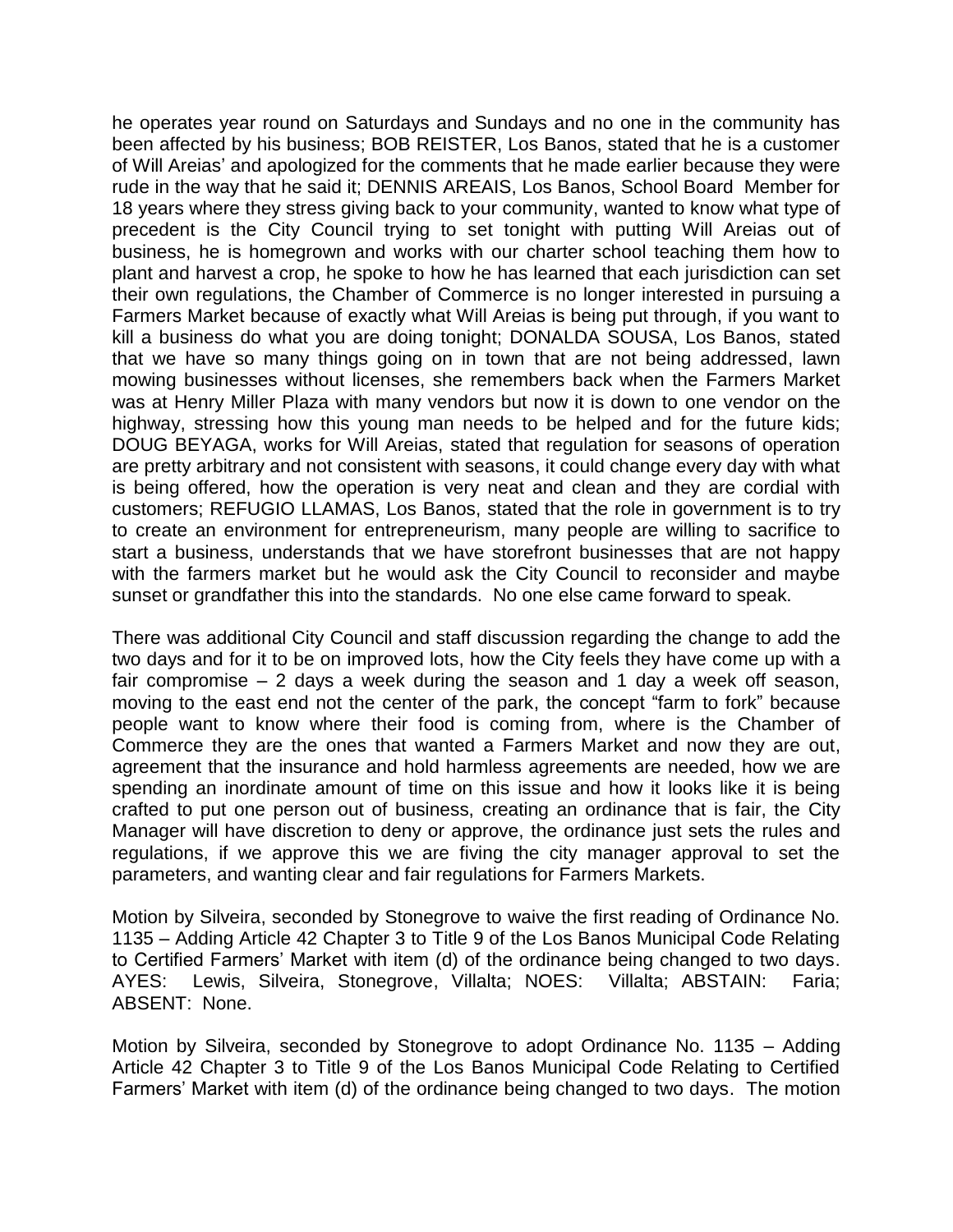carried by the following roll call vote: AYES: Lewis, Silveira, Stonegrove, Villalta; NOES: Villalta; ABSTAIN: Faria; ABSENT: None.

Council Member Faria returned to his seat at the dais (10:00 PM).

City Attorney Vaughn stated that he would not be participating in the following item because he owns property within the 300 foot radius of the project and left his seat at the dais and the Council Chambers at 10:01 PM.

**PUBLIC HEARING – TO RECEIVE PUBLIC COMMENT AND CONSIDERATION OF ANNEXATION #2014-01, PREZONE #2014-02, PRE-ANNEXATION DEVELOPMENT AGREEMENT, AND ASSOCIATED MITIGATE NEGATIVE DECLARATION (SCH #2015061056) FOR PRESIDENTIAL ESTATES EAST AREA PLAN AND ANNEXATION OF APPROXIMATELY 106 ACRES ON UNINCORPORATED LANDS LYING NORTH OF PIONEER ROAD, WEST OF MERCEY SPRINGS ROAD (SR 1658) AND EAST OF ELEVENTH STREET, APNS 026-290-001, 002, 003, 004, 005, 083-120-012, 013, 014, 015, 016, 017, 018, 019, 020, 021, 022, 023, 024, AND 028; CITY COUNCIL RESOLUTION NO. 5704 – APPROVING MITIGATED NEGATIVE DECLARATION (SCH #2015061056) AND MITIGATION MONITORING PLAN; ORDINANCE NO. 1139 – AMENDING THE ZONING MAP TO PRE-ZONE APPROXIMATELY 106 ACRES BOUND BY PIONEER ROAD TO THE SOUTH (UNINCORPORATED), DEVELOPED RESIDENTIAL PROPERTY TO THE WEST AND ELEVENTH STREET, DEVELOPED COMMERCIAL PROPERTY TO THE NORTH, AND MERCEY SPRINGS ROAD (SR 165) TO THE EAST (FIRST READING & INTRODUCTION); ORDINANCE NO. 1140 – AUTHORIZING THE MAYOR TO EXECUTE A PRE-ANNEXATION DEVELOPMENT AGREEMENT BETWEEN THE CITY OF LOS BANOS AND STONEFIELD COMMUNITIES, LLC RELATIVE TO THE PRESIDENTIAL ESTATES EAST ANNEXATION (FIRST READING & INTRODUCTION); ORDINANCE NO. 1141 – AUTHORIZING THE MAYOR TO EXECUTE A PRE-ANNEXATION DEVELOPMENT AGREEMENT BETWEEN THE CITY OF LOS BANOS AND MANUAL M. CARDOZA LIFE ESTATE RELATIVE TO PRESIDENTIAL ESTATES EAST ANNEXATION (FIRST READING & INTRODUCTION); CITY COUNCIL RESOLUTION NO. 5705 – REQUESTING THE ANNEXATION AND PRE-ZONE OF APPROXIMATELY 106 ACRES OF PROPERTY LOCATED NORTH OF PIONEER ROAD, EAST OF ELEVENTH STREET, SOUTH OF DEVELOPED COMMERCIAL PROPERTY TO THE NORTH, AND WEST OF MERCEY SPRINGS ROAD (SR 165).** City Manager Carrigan presented the staff report, which included a powerpoint presentation, with Special Planning Consultant Bill Abbott and Dan Cutchi assisting.

There was Council Member and staff discussion as to preservation of farm land, if the County increased their farm land do we have a reason as to why, parks and open space, detention basins being required in almost every development throughout the city, mitigation measures on Madison Avenue and Scripps Drive with both ingress and egress, concerned about the closeness, focusing just now on the annexation not project specifics, CCID at the time of annexation they would no longer provide water to the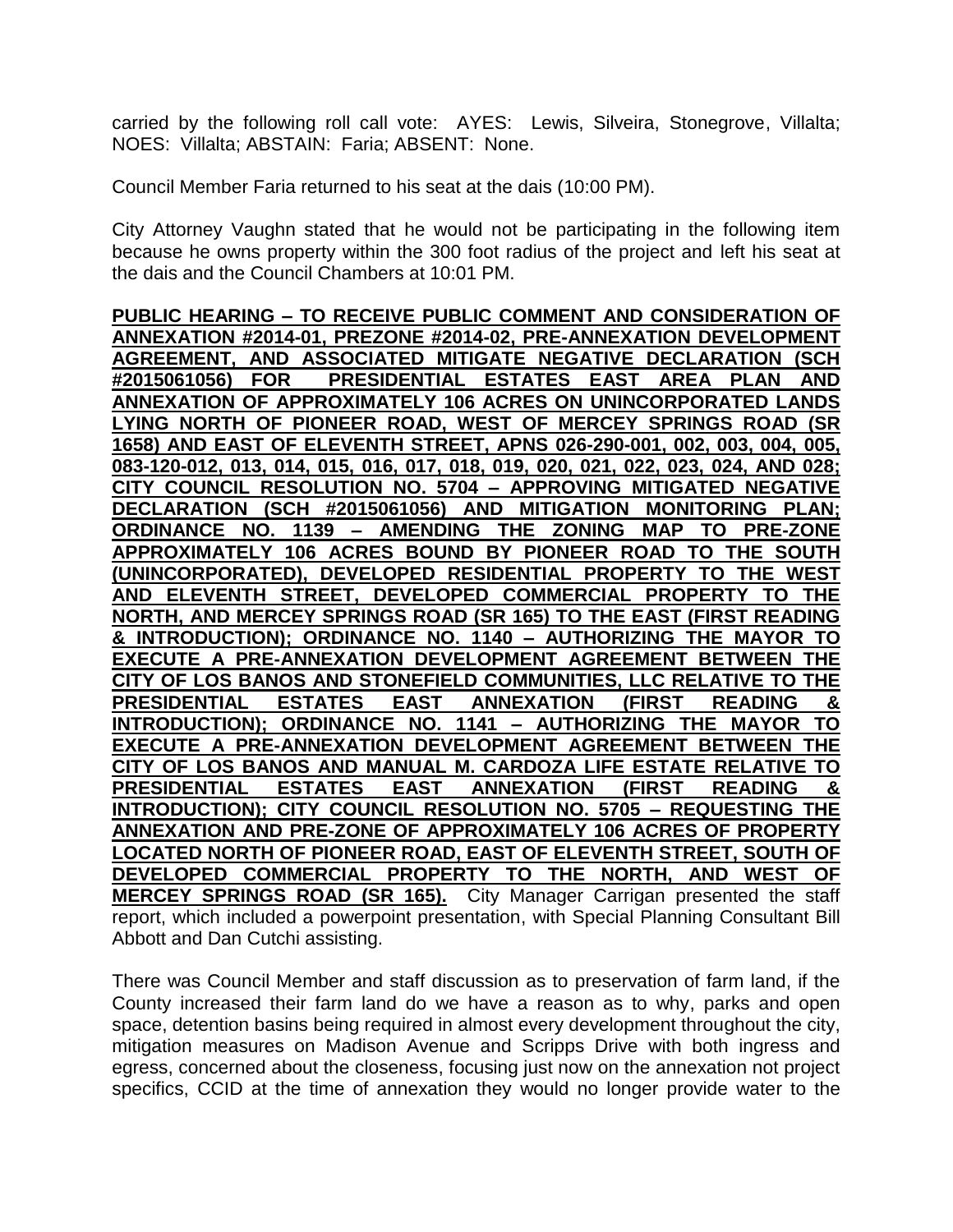property site, the Cardozo's will be able to farm as long as they want, since our last general plan has there been any consideration as to if we will be able to supply water to this annexations which is based on the Water Master Plan, the most recent Los Banos annexations were more job-related projects, if the water situation gets bad can the State mandate building permits, if there will be a lift station at Pacheco and  $11<sup>th</sup>$ , if approved when the City would see the master plan, becoming a Landscape & Lighting District, master plan and the customization of these units with each house would submit plans to the City for approval, the master plan will allow for a property owner to apply and build what they like/want, if there could there be dry landscaping, how starting the first of the year the State is mandating drought tolerant landscaping and staff will be working on an ordinance to meet the new standards, a proposed new fire station, are the uses locked in or can they be changed, and concerns with commercial businesses being proposed in the middle of these proposed custom homes.

Mayor Villalta opened the public hearing. JEFF ROBERTS, Stonefield Communities (applicant), spoke to the great experience he has had with city staff, the City Manager, Senior Planner Elms and the Cardoza family, supports and is please to see the phases for the different land owners and a real clear vision of what is ahead of you and he views it as a very valuable step and concurs with the staff recommendations, stated that the prezone is consistent with the City's Land Use Plan, the property in question has been in the City's Sphere of Influence since the 1990s and has never seen such an obvious annexation in a City; STEVE TEITJEN, Los Banos Unified School District Superintendent, spoke in support of the proposed annexation and stated that there is an existing Mitigation Agreement with the Los Banos Unified School District for this developer to pay their fair share of school fees and is excited to see Page Avenue extended as part of this development; MANUAL CARDOZA, Los Banos, appreciates everything that the staff has done as they have been honest and upfront the whole time, how we've never discussed much of this and is all new to them, things change and spoke in support of this annexation; CARYN COX, Los Banos, stated that she is concerned with the proposed annexation, we have enough parks, concerns with CCID water rights, how Mr. Roberts states that it will not be hooked up to City water until homes are built and she's not so sure, the proposed fire station needs to be addressed now, and there are no tract homes to be built in the proposed annexations. No one else came forward to speak and the public hearing was closed.

There was further Council Member and staff discussion regarding in relation to the City's General Plan and concern for medium density housing, thoughts that the amend the General Plan should be amended before we adopt this annexation, fixing the uses now, how the City is not short of residential property right now in Los Banos, reiteration that the proposed project conforms to the City's General Plan, going over the proposed projects amenities again, and some Council Members not comfortable taking a vote tonight and wanting to continue this item to get more information and clarification.

Motion by Villalta, seconded by Faria to continue this item to the October 21, 2015 City Council Meeting. The motion carried by the affirmative action of all City Council Members present, Silviera and Stonegrove voting No.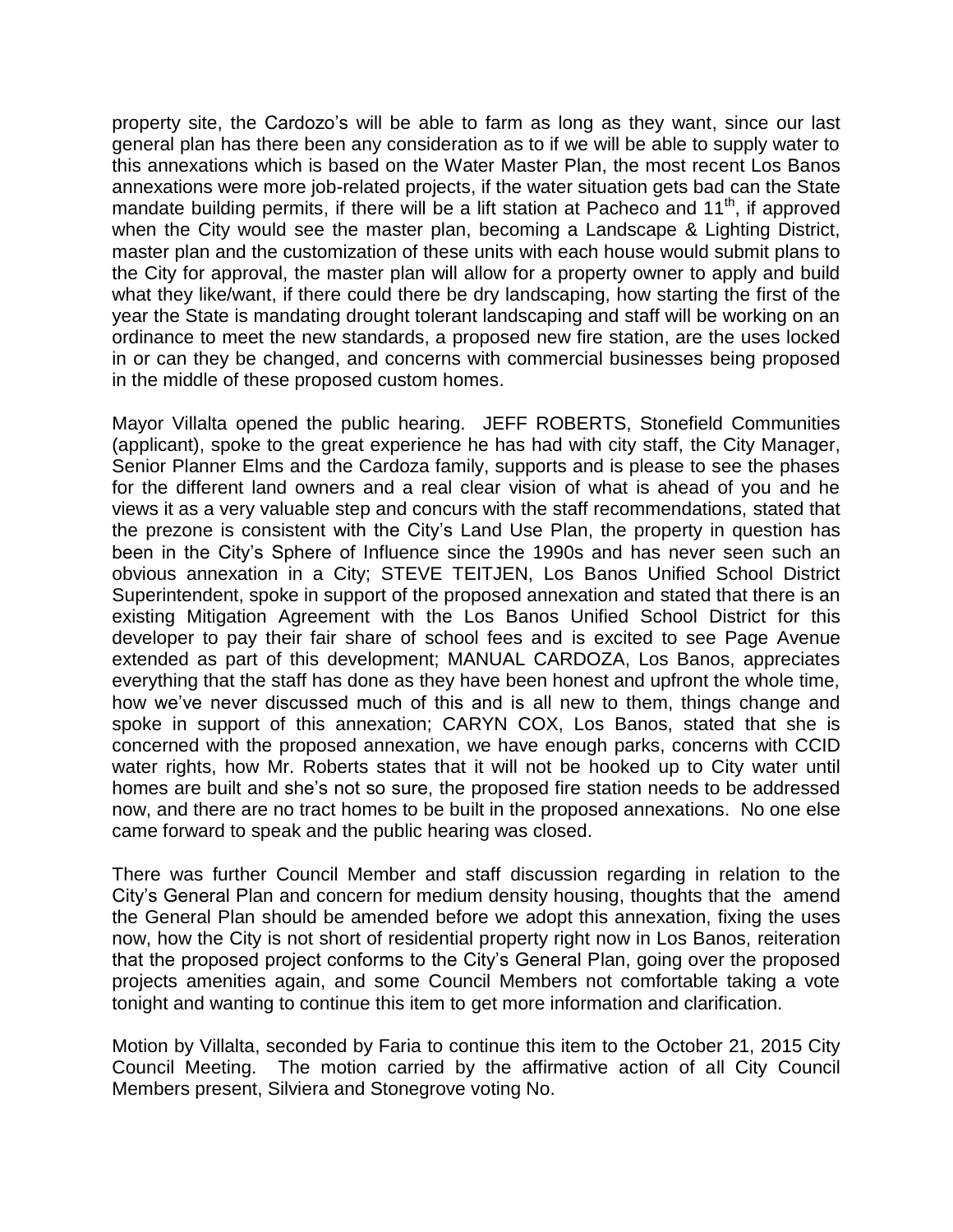City Attorney Vaughn returned to his seat at the dais (12:02 AM).

### **COUNCIL MEMBER AGENDA REQUESTS. (TO SEE IF THERE IS A MAJORITY CONSENSUS TO HAVE STAFF EXPEND TIME ON THE ISSUE AND TO HEAR IT AT A FUTURE MEETING.) REQUEST FROM MAYOR VILLALTA FOR DISCUSSION AND CONSIDERATION OF PLACING A VETERANS WALL AT HENRY MILLER PLAZA.** Mayor Villalta stated that Rick Toscano and the veterans came to him with a list of fifteen war dead from the City of Los Banos and wanting to develop something into a living memorial/wall at Henry Miller Plaza, he added that he has an article that states that a fund was started in 1941 and the idea has come up again, he is asking to see if the City Council is interested in pursuing the idea, look at the plans, and then submitted to the City for approval and construction.

City Manager Carrigan stated that the City of Los Banos has a Memorial Policy that might work for this situation, but wanted to make not that the City of Los Banos does not currently own Henry Miller Plaza as it is under the old Los Banos Redevelopment Agency which is now und the authority of the DLA. He suggested that Mr. Toscano get in touch with Public Works Director/City Engineer Fachin to see if anything could be started or done.

# **ADVISEMENT OF PUBLIC NOTICES (No Report).**

**CITY MANAGER REPORT.** No report

# **CITY COUNCIL MEMBER REPORTS.**

**SCOTT SILVEIRA:** No report.

# **ELIZABETH STONEGROVE:** No report.

**TOM FARIA:** Congratulated Senior Planner Elms on her new baby and to enjoy your time and sent prayers to Wayne Pricolo.

**DEBORAH LEWIS:** Congratulated Senior Planner Elms on the arrival on her new baby boy, thanked the City of Los Banos for allowing her to attend the League of California Cities Conference last week, spoke to how the State is imposing new water regulations, a choice without choice and no money to flow for the changes, she had the opportunity to attend the Merced County Excellence in Education Award event in Merced with Miano Elementary School teacher Mr. Dealba being chosen as Teacher of the Year, how yesterday she and the Police Department staff and attended Miano Elementary School where the Police Department staff did a wonderful presentation on their Spay and Neuter Program and thanked them for allowing her to go with them, noting how Police Chief Brizzee is the "Pied Piper" and how the kids follow him around, the recent Tomato Festival was better this year than ever and hopes to see it get better and better each year.